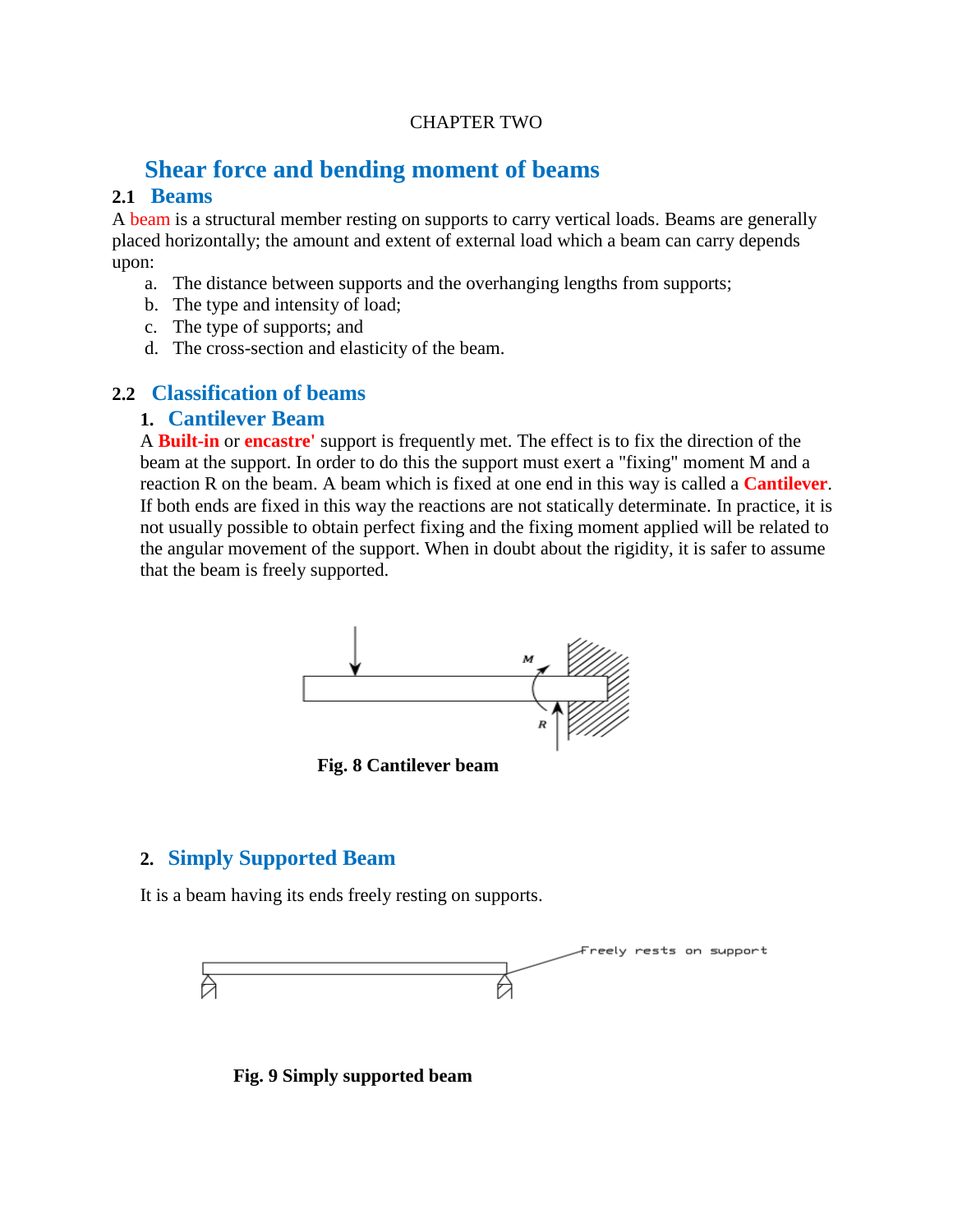### **3. Overhanging Beam**

A beam having one or both ends extended over supports is known as overhanging beam.



## **4. Propped Cantilever Beam**

When a support is provided at some suitable point of a Cantilever beam, in order to resist the deflection of the beam, it is known as propped Cantilever beam.





### **5. Fixed Beam**

A beam having its both ends rigidly fixed or built0in to the supporting walls or colums is known as fixed beam.



**Fig. 12. Fixed beam**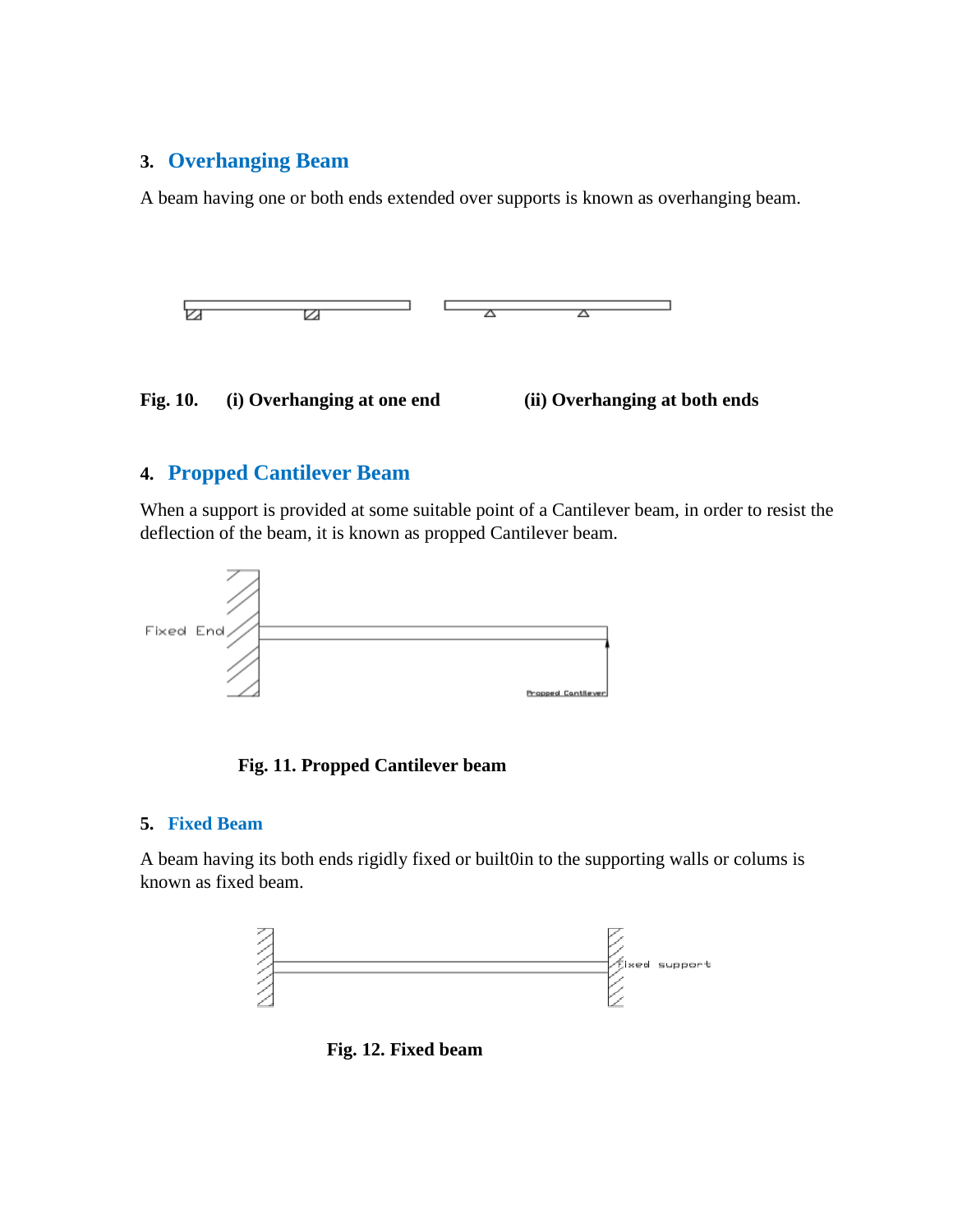### **2.3 TYPES OF LOADING**

### **1. Point Load or Concentrated Load**

These loads are usually considered to be acting at a point. Practically point load cannot be placed on a beam. When a member is placed on a beam it covers some space or width. But for calculation purpose, we consider the load as transmitting at the central with of the member.



**Fig. 13. Concentrated load**

### **2. Uniformly Distributed Load or U.D.L**

Uniformly distributed load is one which is spread uniformly over beam so that each unit of length is loaded with same amount of load, and are denoted by Newton/metre.



### **Fig. 14. UDL**

### **3. Gradually Varying Load**

If the load is spread, varying uniformly along the length of a beam, then it is called uniformly varying load.



**Fig. 15 Gradually varying load**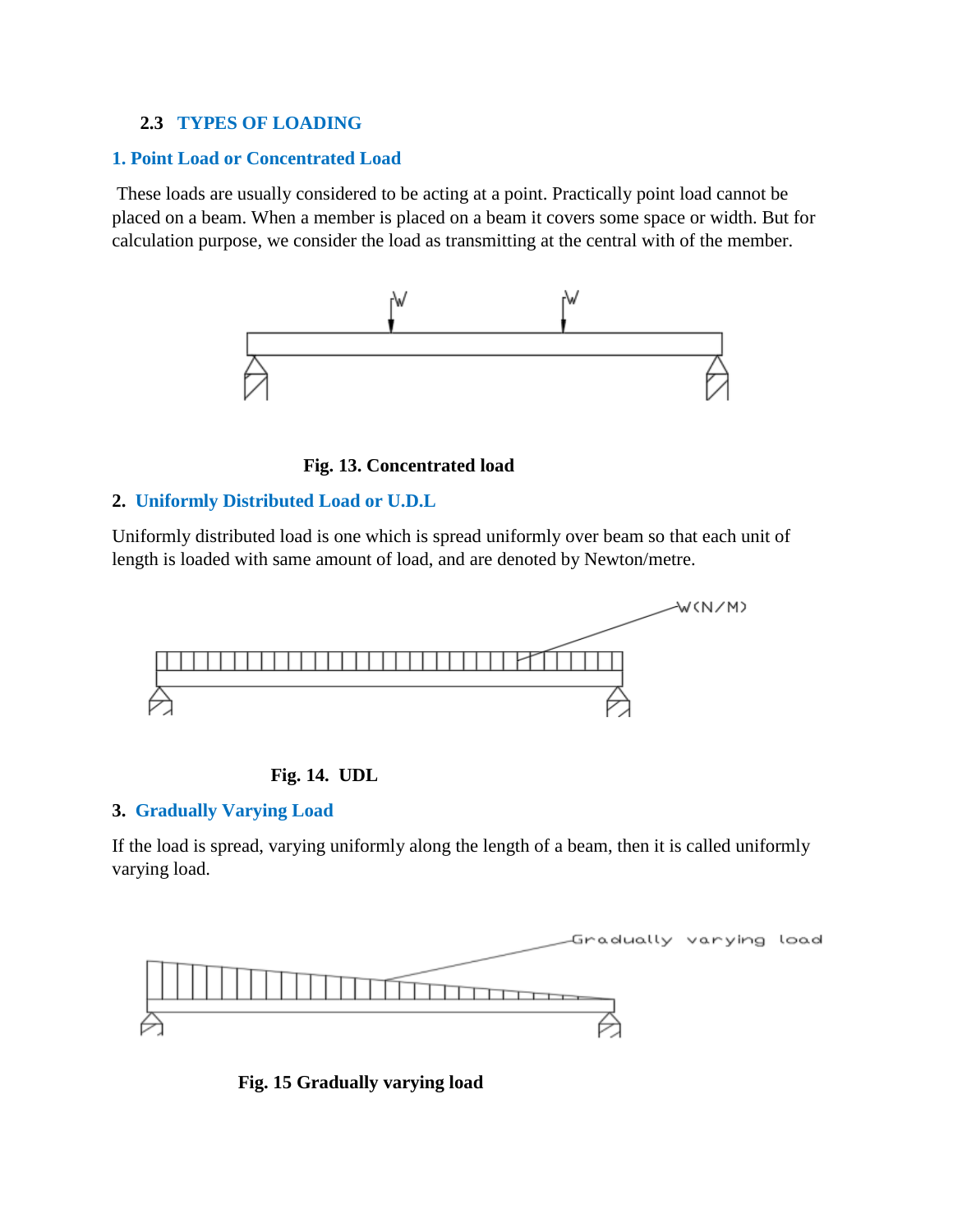### **4. Continuous Beam**

A beam which rests on more than two supports is known as continuous beam. This may either be overhanging at one or both ends.



Overhanging at both ends

### **Fig. 16. Overhanging beam**

### **2.4. Span**

**Clear Span**: This is the clear horizontal distance between two supports

**Effective Span**: This is the horizontal distance between the Centre of end bearings of support.

Effective Span = clear span + oce bearing.



**Fig. 17. Effective and clear span**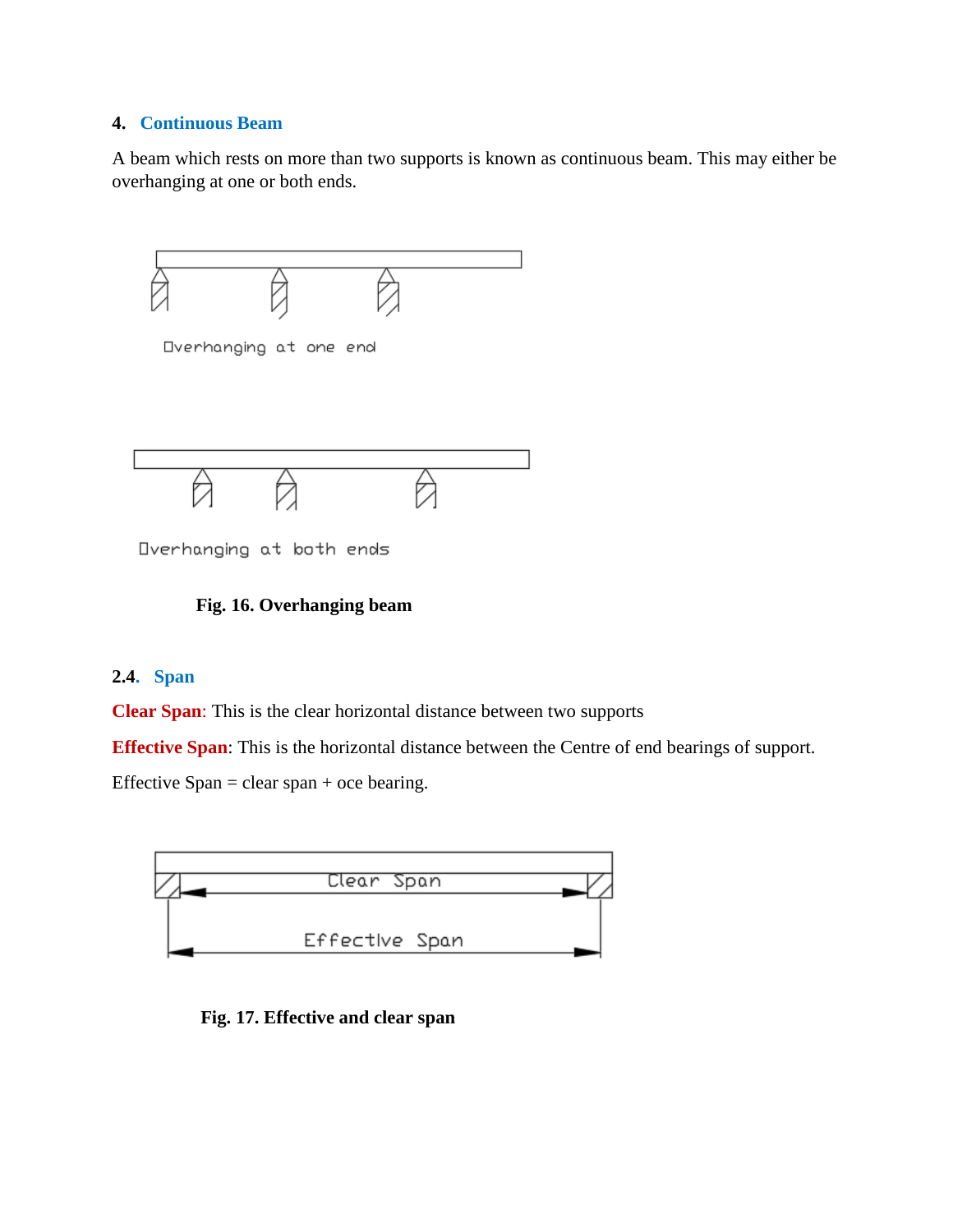# **2.5. Shear force**

At any section in a beam carrying transverse loads the shearing force is defined as the algebraic sum of the forces taken on either side of the section. Similarly, the bending moment at any section is the algebraic sum of the moments of the forces about the section, again taken **on** either side. In order that the shearing-force and bending-moment values calculated **on** either side of the section shall have the same magnitude and sign, a convenient sign convention has to be adopted. Shearing-force (S.F.) and bending-moment (B.M.) diagrams show the variation of these quantities along the length of a beam for any fixed loading condition.



**Fig. 18 Shear force and bending moment diagram**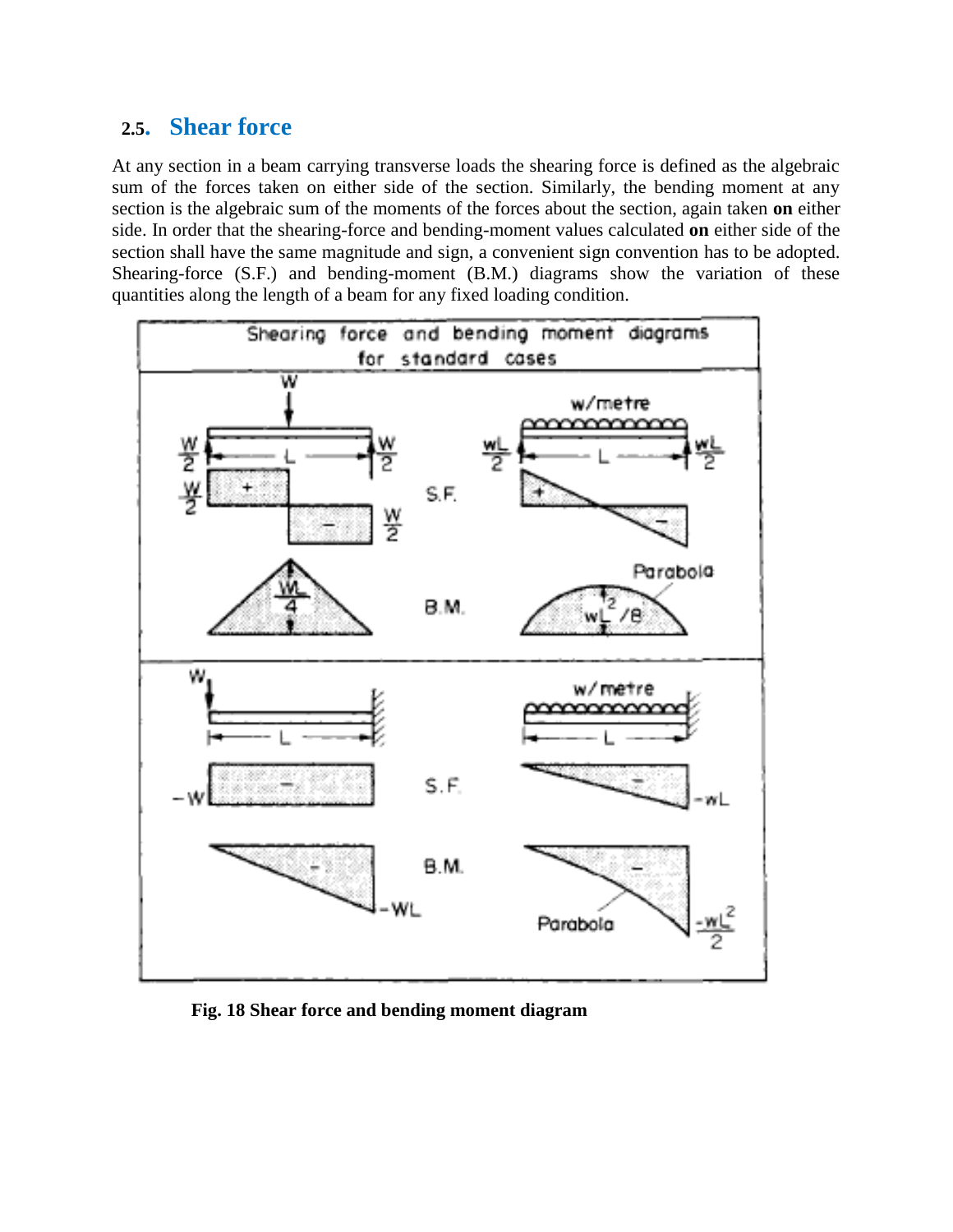

**Fig. 19 Loading in beams, shear force and bending moment** 

At every section in a beam carrying transverse loads there will be resultant forces on either side of the section which, for equilibrium, must be equal and opposite, and whose combined action tends to shear the section in one of the two ways. *The shearing force (S.F.) at the section is defined therefore as the algebraic sum of the forces taken on one side of the section.* Which side *is* chosen is purely a matter of convenience but in order that the value obtained on both sides shall have the same magnitude and sign a convenient sign convention has to be adopted.

### **a. Shearing force (S.F.) sign convention**

Forces upwards *to* the left of a section or downwards to the right of the section are positive. Thus Fig. --a shows a positive S.F. system at X-X and Fig. ---b shows a negative S.F. system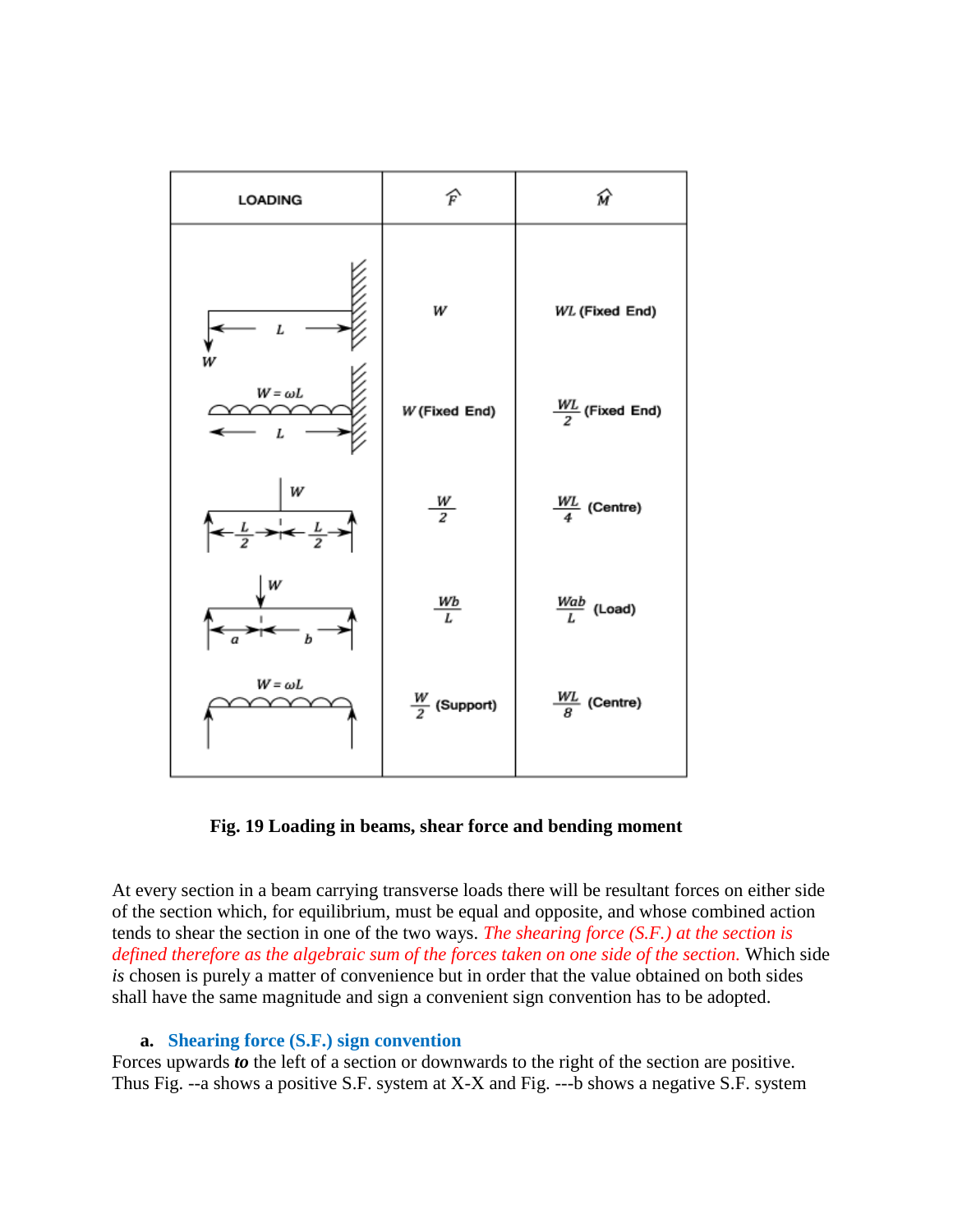

**Fig. 20 shear force sign convection**

In addition to the shear, every section of the beam will be subjected to bending, i.e. to a resultant **B.M.** which is the net effect of the moments of each of the individual loads. Again, for equilibrium, the values on either side of the section must have equal values. *The bending moment (B.M.) is defined therefore as the algebraic sum of the moments of the forces about the section, taken on either side of the section.* As for *S.F.,* a convenient sign convention must be adopted.

### **b. Bending moment (B.M.) sign convention**

Clockwise moments to the left and counterclockwise to the right are positive. Thus Fig. a - shows a positive bending moment system resulting in *sagging* of the beam at X-X and Fig. b- illustrates a negative **B.M.** system with its associated *hogging* beam.



It should be noted that whilst the above sign conventions for S.F. and **B.M.** are somewhat arbitrary and could be completely reversed, the systems chosen here are the only ones which yield the mathematically correct signs for slopes and deflections of beams in subsequent work and therefore are highly recommended.

### **c. Shearing force**

The shearing force (SF) at any section of a beam represents the tendency for the portion of the beam on one side of the section to slide or shear laterally relative to the other portion. The diagram shows a beam carrying loads  $W_1$ ,  $W_2$  and  $W_3$ . It is simply supported at two points where the reactions are  $R_1$  and  $R_2$ . Assume that the beam is divided into two parts by a section XX. The resultant of the loads and reaction acting on the left of AA is F vertically upwards, and since the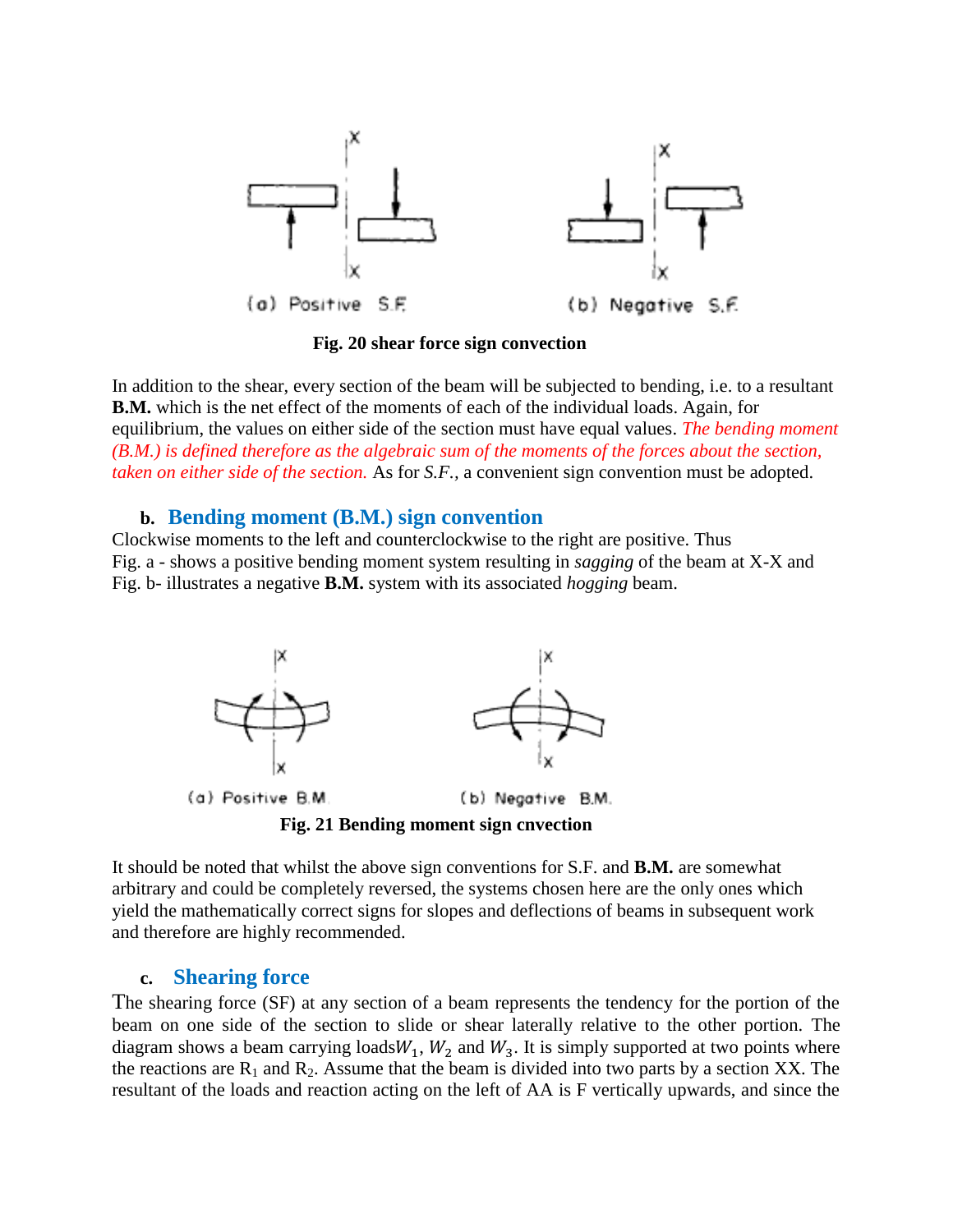whole beam is in equilibrium, the resultant force to the right of AA must be F downwards. F is called the **Shearing Force** at the section AA. It has been defined as *The shearing force at any section of a beam is the algebraic sum of the lateral components of the forces acting on either side of the section.* Where forces are neither in the lateral or axial direction they must be resolved in the usual way and only the lateral components are used to calculate the shear force.



 **Fig 22 shear force through a section**

#### **d. Bending Moment**

In a similar manner it can be seen that if the Bending moments (BM) of the forces to the left of AA are clockwise, then the bending moment of the forces to the right of AA must be anticlockwise.

*Bending Moment at AA has been defined as the algebraic sum of the moments about the section of all forces acting on either side of the section*. *Bending moments are considered positive when the moment on the left portion is clockwise and on the right anticlockwise*. This is referred to as a **sagging** bending moment as it tends to make the beam concave upwards at AA. A negative bending moment is termed **hogging**.



**Fig. 23 mendinng moment through a section**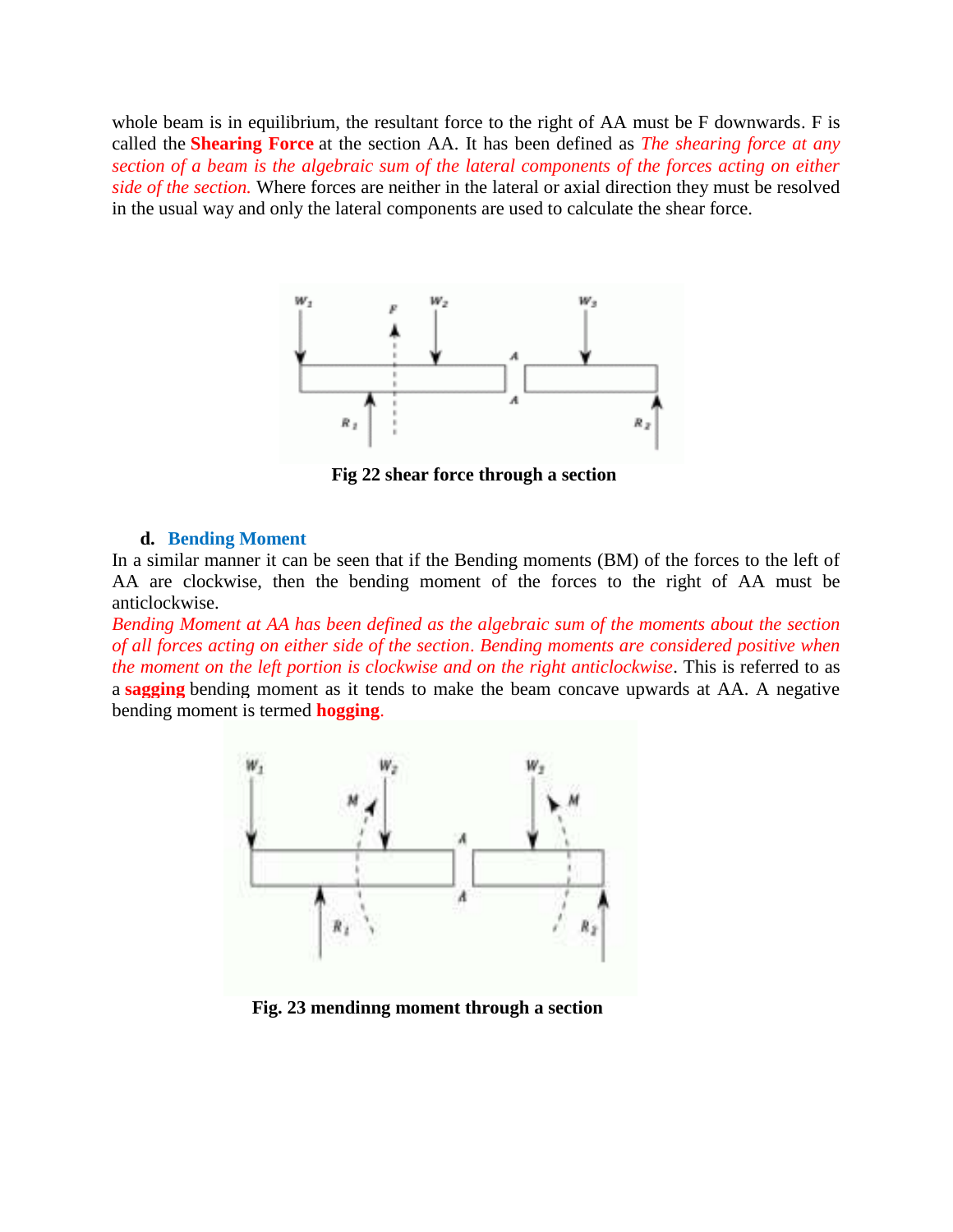RELATIONSHIP BETWEEN LOAD (w), SHEAR FORCE (F), AND BENDING MOMENT (M).

In the following diagram  $\delta x$  is the length of a small slice of a loaded beam at a distance x from the origin O



 **Fig. 24 Loaded beam of length x from origin O**

Let the shearing force at the section x be F and at  $x = \delta x$  be  $F + \delta F$ . Similarly, the bending moment is M at x, and  $M + \delta M$  at  $x + \delta x$ . If w is the mean rate of loading of the length  $\delta x$  then the total load is  $w\delta x$ , acting approximately (exactly if uniformly distributed) through the centre C. The element must be in equilibrium under the action of these forces and couples and the following equations can be obtained:-

Taking Moments about C:

$$
M + F \cdot \frac{\delta x}{2} + (F + \delta F) \frac{\delta x}{2} = M + \delta M \tag{1}
$$

Neglecting the product  $\delta F \cdot \delta x$  in the limit:

$$
F = \frac{dM}{dx} \tag{2}
$$

Resolving vertically:

$$
w\delta x + F + \delta F = F \tag{3}
$$

$$
Or \t w = -\frac{dF}{dx}
$$
\t(4)

$$
=-\frac{d^2M}{dx^2} \quad from equation (2)
$$
\n(5)

From equation (2) it can be seen that if M is varying continuously, zero shearing force corresponds to either maximum or minimum bending moment. It can be seen from the examples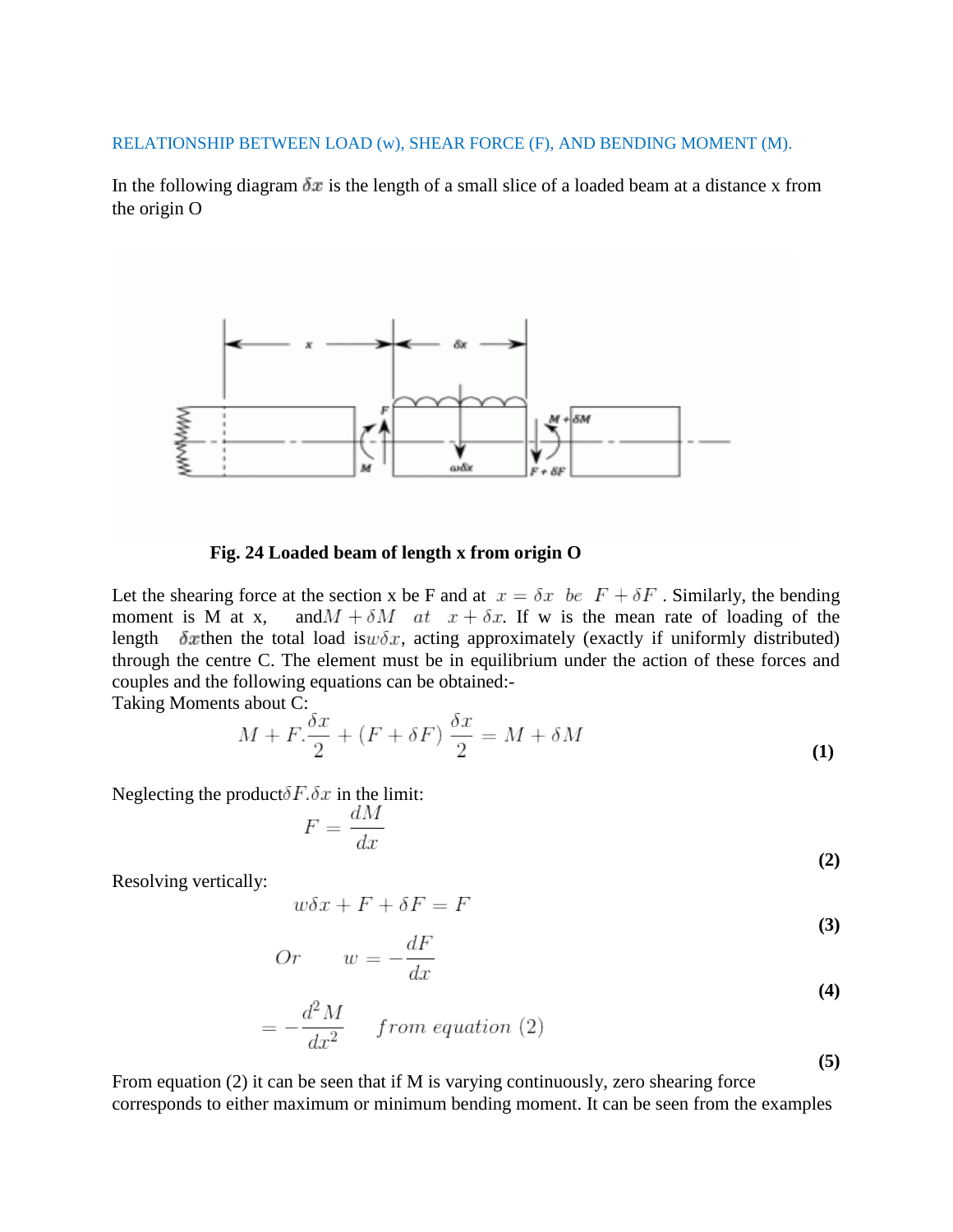that "peaks" in the bending moment diagram frequently occur at concentrated loads or reactions, and these are not given by  $F = \frac{dM}{dx} = 0$ ; although they may in fact represent the greatest

bending moment on the beam. Consequently, it is not always sufficient to investigate the points of zero shearing force when determining the maximum bending moment.

At a point on the beam where the type of bending is changing from sagging to hogging, the bending moment must be zero, and this is called a point of *inflection* or *contraflexure*.

By integrating equation (2) between the x = a and x = b then:<br>  $M_b - M_a = \int_{-a}^{b} F dx$ **(6)**

Which shows that the increase in bending moment between two sections is the area under the shearing force diagram.

Similarly integrating equation (4)

$$
F_a - F_b = \int_a^b w \, dx \tag{7}
$$

equals the area under the load distribution diagram. Integrating equation (5) gives:

$$
M_a - M_b = \int \int_a^b w \, dx \, dx \tag{8}
$$

These relations can be very valuable when the rate of loading cannot be expressed in an algebraic form as they provide a means of graphical solution.

# 2.3 **Concentrated Loads**

### **Tutorials.**

**Problem 1.** A Cantilever of length *l* carries a concentrated load *W* at its free end. Draw the Shear Force (SF) and Bending Moment (BM) diagrams.

### **Solution:**

A Cantilever of length *l* carries a concentrated load *W* at its free end. Draw the Shear Force (SF) and Bending Moment (BM) diagrams.

Consider the forces to the left of a section at a distance *x* from the free end.

Then  $F = -W$  and is constant along the whole cantilever i.e. for all values of x Taking Moments about the section gives  $M = -W x$  so that the maximum Bending Moment occurs when  $x = l$  i.e. at the fixed end.

$$
\hat{M} = W \ l \quad (Hogging) \tag{1}
$$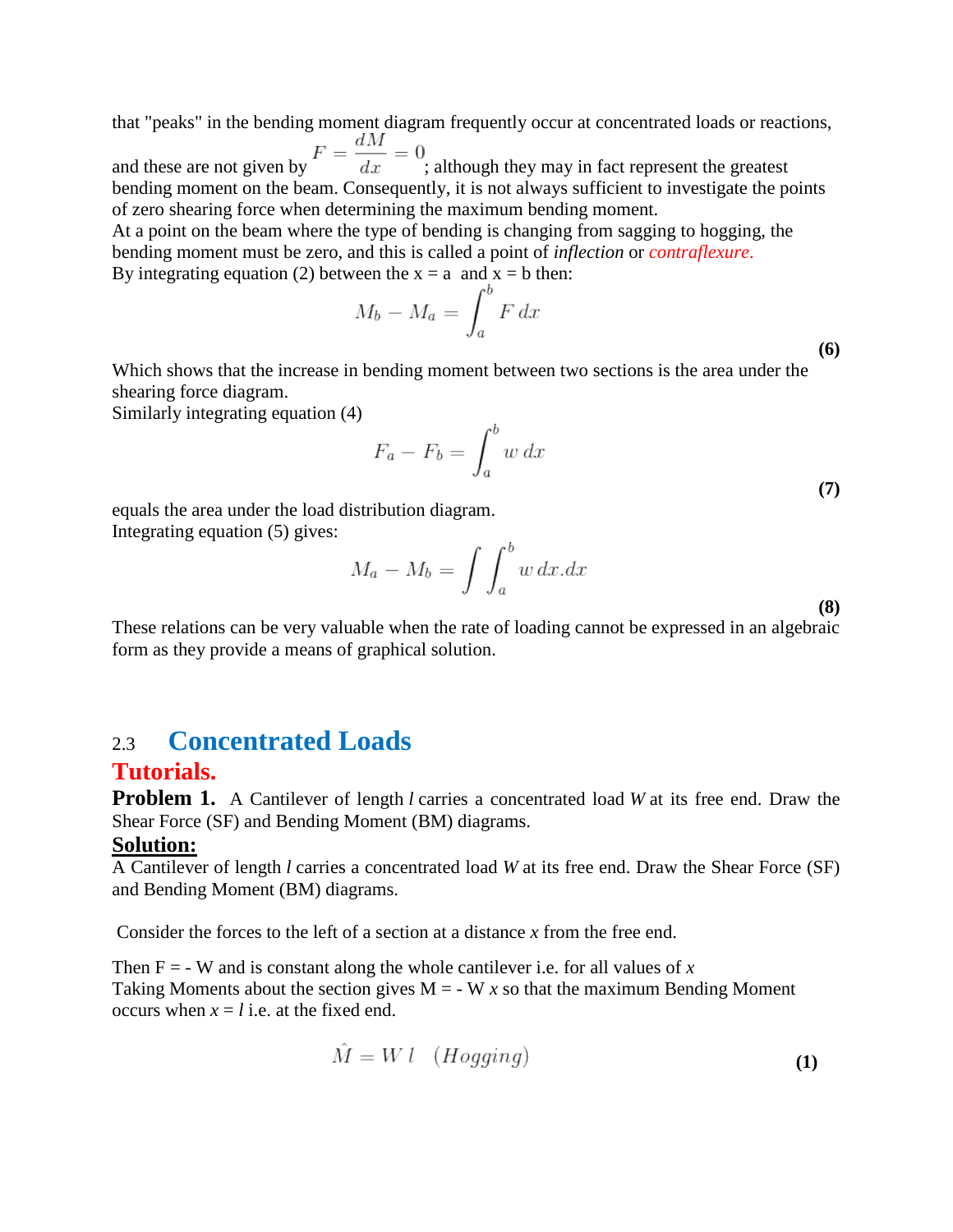From equilibrium considerations it can be seen that the fixing moment applied at the built in end is WL and the reaction is W. Hence the **SF** and **BM** diagrams are as follows:



The following general conclusions can be drawn when only concentrated loads and reactions are involved.

- The shearing force suffers sudden changes when passing through a load point. The change is equal to the load.
- The bending moment diagram is a series of straight lines between loads. The slope of lines is equal to the shearing force between the loading points.

# 2.4 **Uniformly Distributed Loads**

**Problem 2.** Draw the SF and BM diagrams for a simply supported beam of length *l* carrying a uniformly distributed load *w* per unit length which occurs across the whole Beam.

# **Solution.**

The Total Load carried is *wl* and by symmetry the reactions at both end supports are each w*l*/2 If  $x$  is the distance of the section measured from the left-hand support then:

$$
F = \frac{wl}{2} - wx = w\left(\frac{l}{2} - x\right)
$$
\n(2)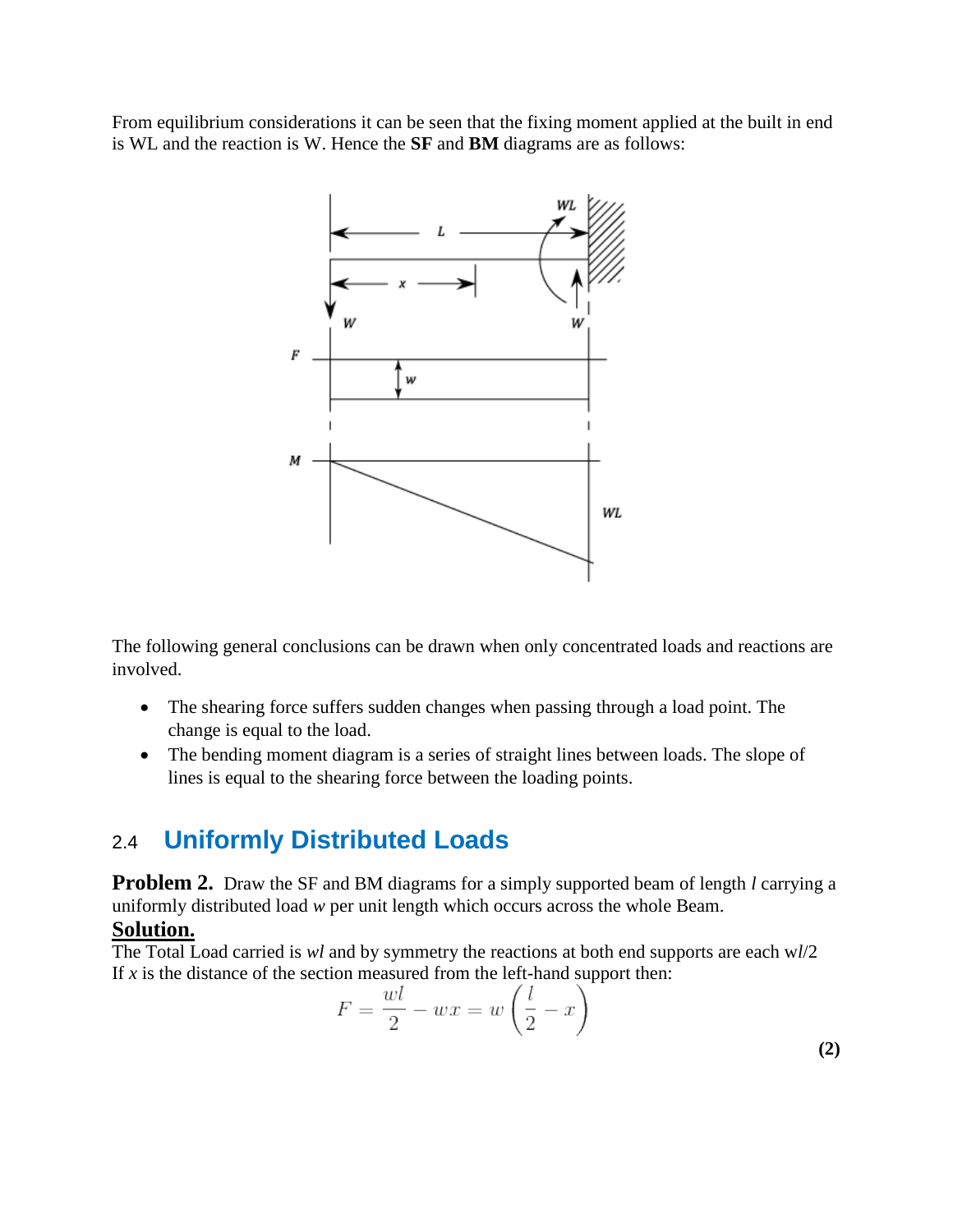This give a straight line graph equal to the rate of loading. The end values of Shearing Force are  $\pm \frac{wl}{2}$ 

The Bending Moment at the section is found by assuming that the distributed load acts through its center of gravity which is *x/2* from the section.

Hence 
$$
M = \left(\frac{w l}{2}\right) x - (wx) \frac{x}{2}
$$
(3)  

$$
= \left(\frac{wl}{2}\right) (l - x)
$$
(4)



This is a parabolic curve having a value of zero at each end. The maximum is at the center and corresponds to zero shear force. From Equation (2)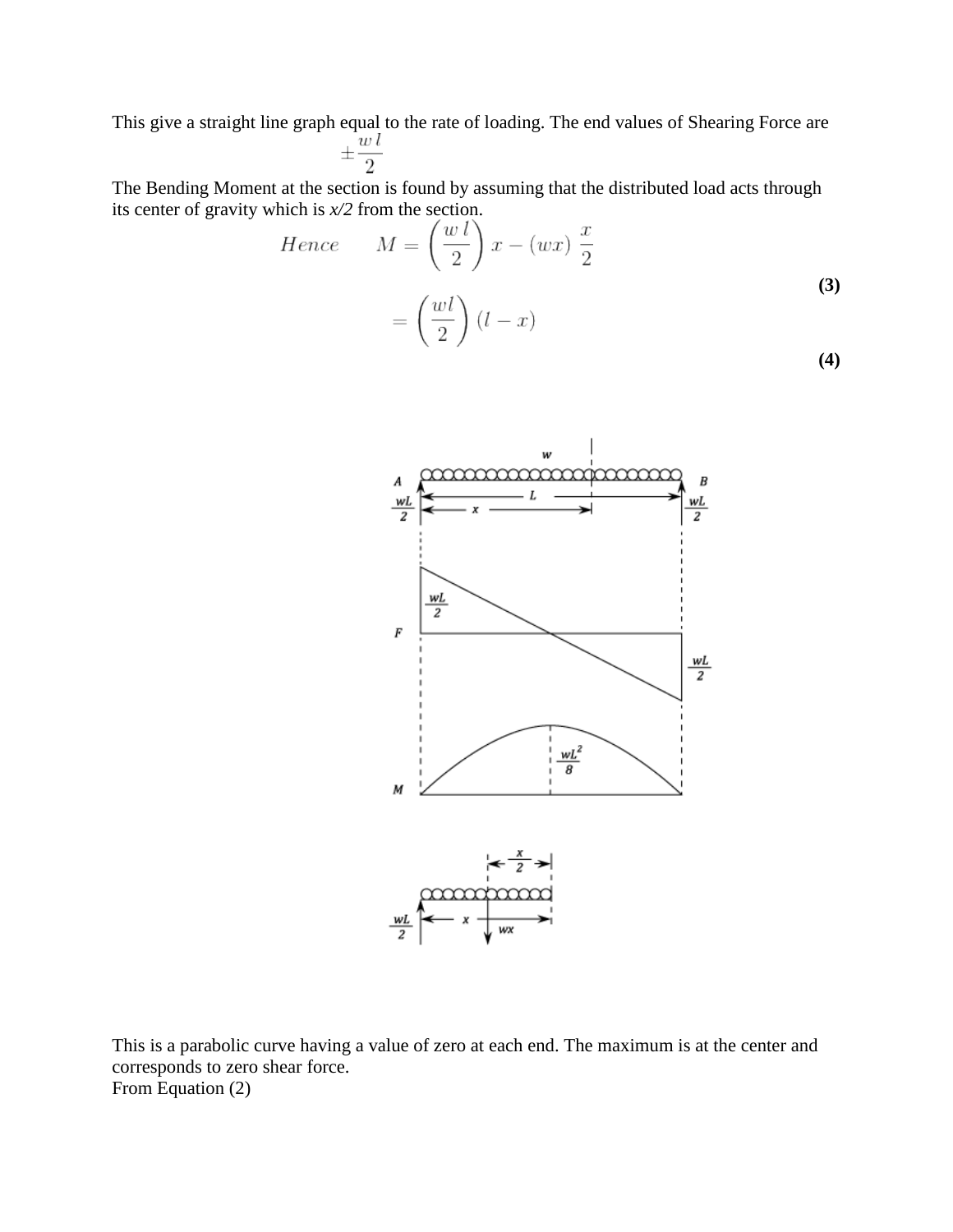$$
\hat{M} = \left(\frac{wl}{4}\right)\left(l - \frac{l}{2}\right)
$$
\n(5)

Putting 
$$
x = l/2
$$
  
\n
$$
\hat{M} = \frac{w l^2}{8}
$$
\n(6)

# **2.5 Combined Load**

**Problem 3.** A Beam 25 m. long is supported at A and B and is loaded as shown. Sketch the SF and BM diagrams and find (a) the position and magnitude of the maximum Bending Moment and (b) the position of the point of contra flexure.

#### **Solution**

Taking Moments about B

$$
20 R_a = 10 \times 15 + 2 \times 5 - 3 \times 5 \tag{7}
$$

(The distributed load is taken as acting at its centre of gravity.)

$$
\therefore R_a = 7.25 \text{ k N} \tag{8}
$$

 $\therefore$   $R_b$  = Total Load -  $R_a$  = 10 + 2 + 3 – 7.25 = 7.75 k N **(9)** 

#### **The Shearing Force**

Starting at A,  $F = 7.25$ . As the section moves away from A F decreases at a uniform rate of w per unit length (i.e.  $f = 7.25 - w x$ ) and reaches a value of  $-2.75$  at E.

Between E and D, F is constant (There is no load on Ed) and at D it suffers a sudden decrease of 2 kN (the load at D). Similarly there is an increase at B of 7.75 k N (the reaction at B).

This results in a value of  $F = 3k$  N at B which remains constant between B and C. Note this value agrees with the load at C.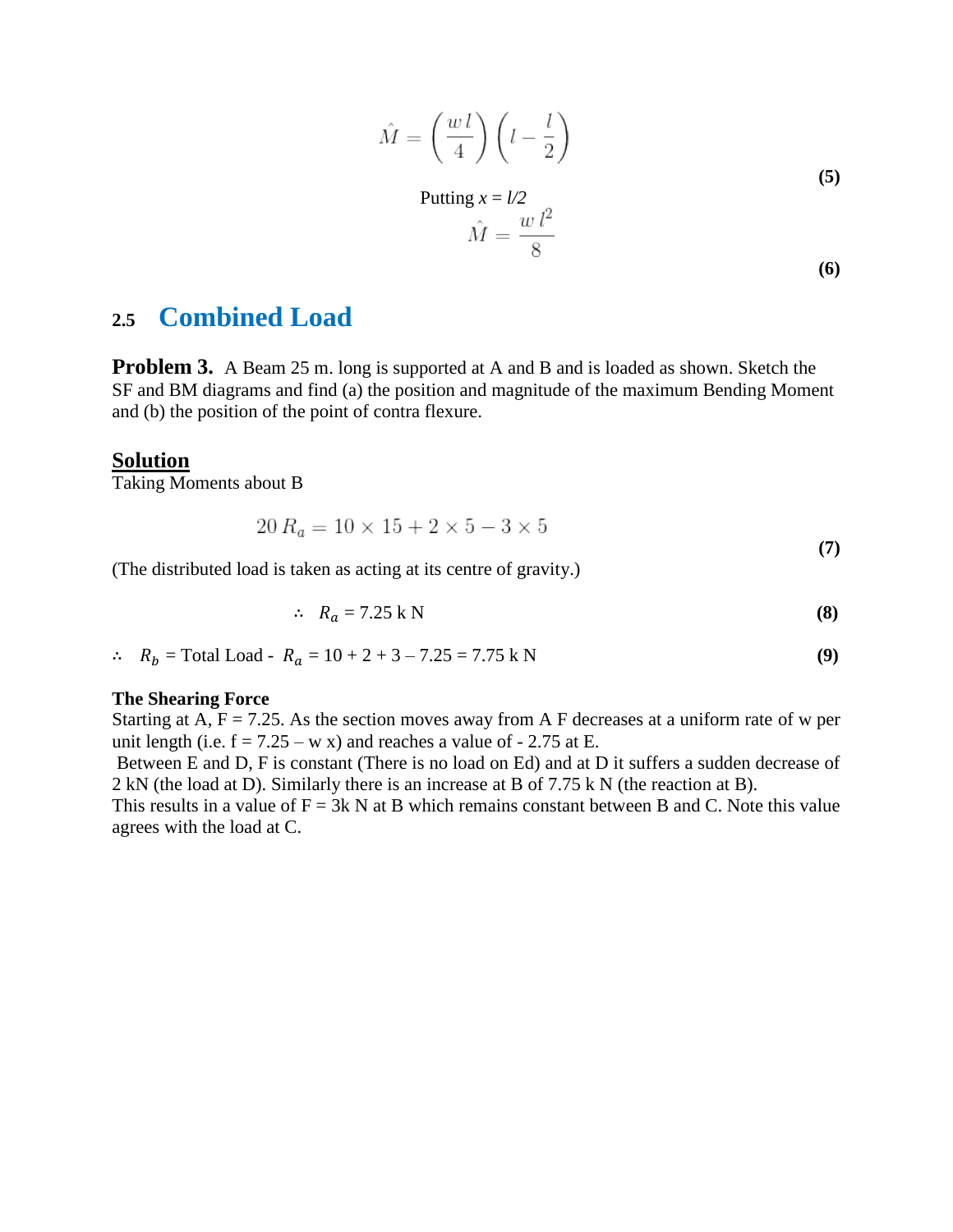

Bending Moment from A to E:

$$
M = R_a x - \frac{w x^2}{2} = 7.25 x - \frac{x^2}{2} \quad since \quad (x = 1)
$$
 (10)

This is a parabola which can be sketched by taking several values of x. Beyond E the value of x for the distributed load remains constant at 5 ft. from A Between E and D

$$
M = 7.25 x - 10(X - 5) = -2.75x + 50
$$
\n<sup>(11)</sup>

This produces a straight line between E and D. Similar equations apply for sections DB and BC. However it is only necessary to evaluate M at the points D and B since M is zero at C. The diagram consists in straight lines between these values. At D

$$
M = -2.75 \times 15 + 50 = 8.75 \text{ kN}.\text{m}
$$
 (12)

At B

$$
M = -3 \times 5 = -15 \text{ kN}.\text{m} \tag{13}
$$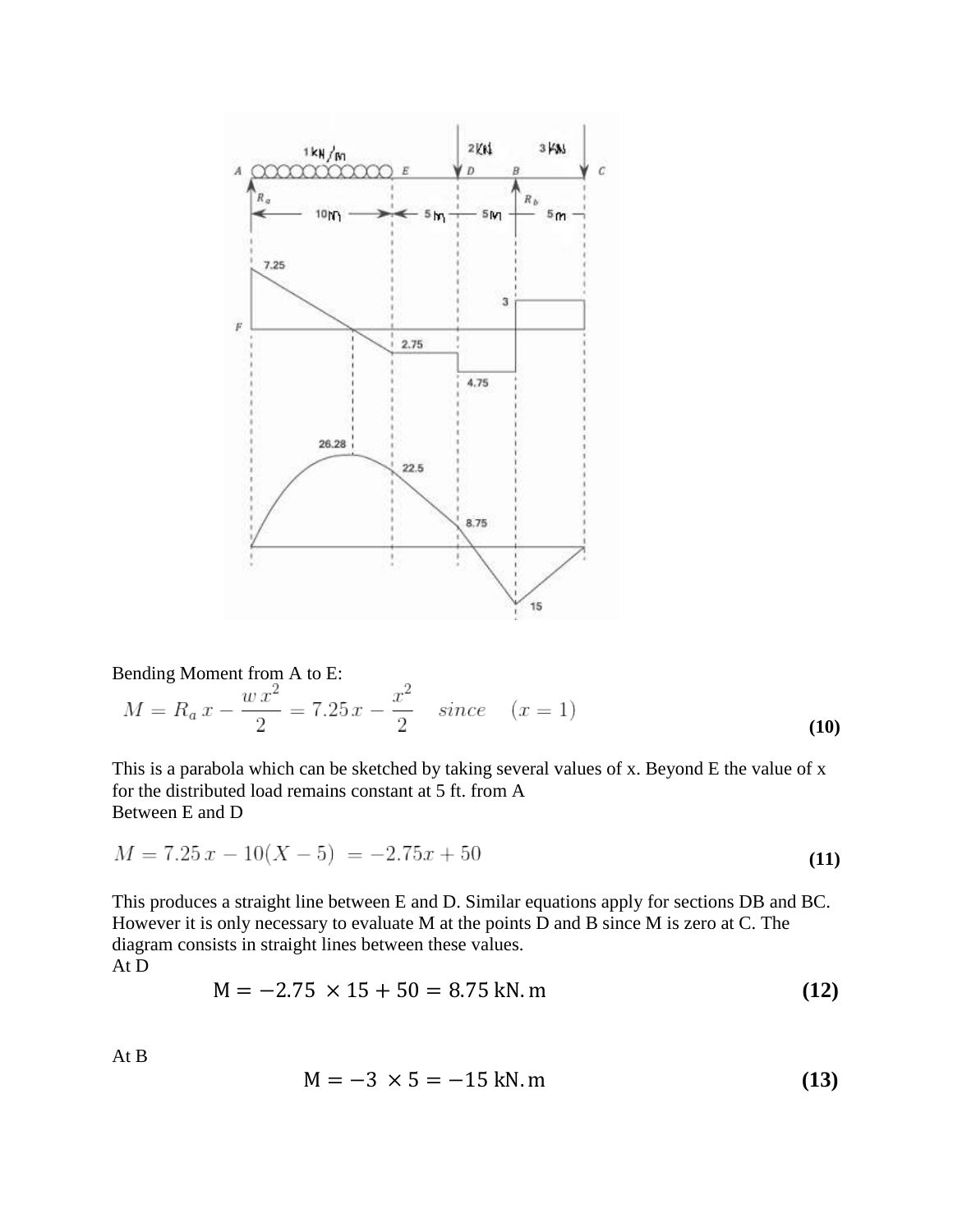This last value was calculated for the portion BC

We were required to find the position and magnitude of the maximum BM. This occurs where the shearing force is zero.

i.e. .at 7.25 m. from A

$$
\therefore \quad M = 7.25 \times 7.25 - \frac{7.25^2}{2} = 26.28 \text{ k N. m}
$$

**(14)**

The point of contraflexure occurs when the bending moment is zero and this is between D and B at:

$$
\left(\frac{15}{15+8.75}\right) \times 5 = 3.16 \text{ m from B} \tag{15}
$$

### **2.6** Varying Distributed Loads

Problem

A Beam ABC, 27m long, is simply supported at A and B 18 m. across and carries a load of 2 kN at 6 m. from A together with a distributed load whose intensity varies in linear fashion from zero at A and C to 1 kN/m. at B.

Workings

Draw the Shear Force and Bending Moment diagrams and calculate the position and magnitude of the maximum B.M.

The Total Load on the beam (i.e. the load plus the mean rate of loading of  $1/2$  kN/m) is given by: *Load* =  $2 + \frac{1}{2}$  $rac{1}{2}$   $\times$ 

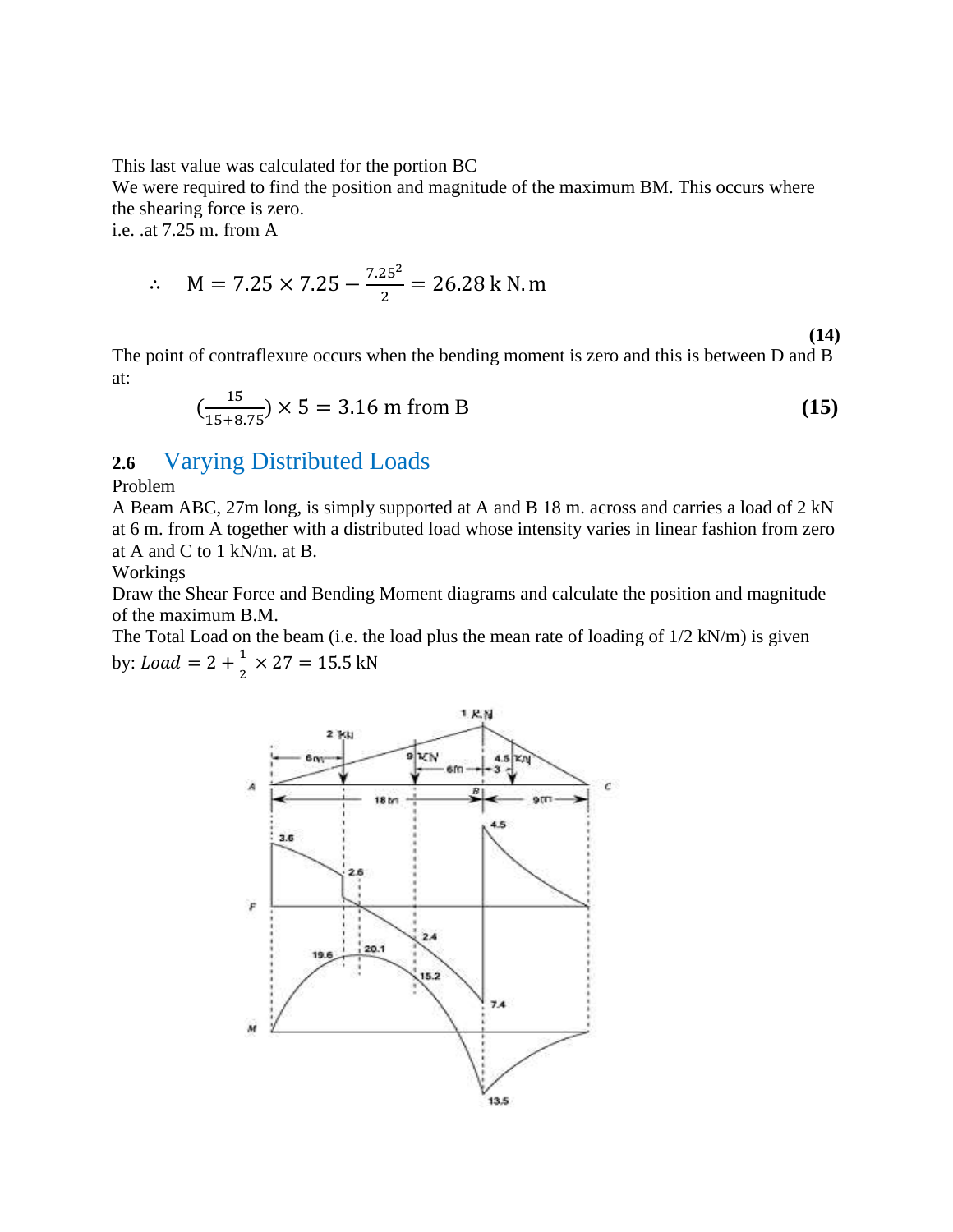The Total distribute load on  $AB = \frac{1}{2}$  $\frac{1}{2} \times 18 = 9 k N$  and on  $BC = \frac{1}{2}$  $\frac{1}{2} \times 9 = 4.5 k N$  each of which act through their centres of gravity. These are  $\frac{2}{3} \times 18 = 12$  m from A and  $\frac{2}{3} \times$  $6m$  from C in the other case.

(**Note**. These are the centroids of the triangles which represent the load distribution) Taking Moments about B

$$
R_1 = \left(\frac{2 \times 12 + 9 \times 6 - 4.5 \times 3}{18}\right) = 3.6 \text{ kN} \tag{16}
$$

$$
\therefore R_2 = 2 + 9 + 4.5 - 3.6 = 11.9 \text{ kN} \tag{17}
$$

At a distance *x* (<18) from A the loading is x/18 tons/ft.. The Total distributed load on this length is:

(Mean rate of loading) 
$$
\times = \frac{1}{2} \left( \frac{x}{18} \right) x = \frac{x^2}{36}
$$
 kN

The centre of gravity of this load is  $\frac{2}{3}$  $\frac{2}{3}$  x from A. **For 0<x<6** 

At 
$$
x = 6
$$
 m  
F = 2.6 kN

$$
M = 3.6 x - \left(\frac{x^2}{36}\right) \times \frac{x}{3} = 3.6 x - \frac{x^3}{108}
$$
\n(20)\n  
\n(21)

$$
At x = 6 m
$$

$$
M = 19.6 KN m.
$$

**(22)**

**(19)**

**6< x <18**

$$
f = 3.6 - 2 - \frac{x^2}{36}
$$
  
At  $x = 12 kN$ .  $F = -2.4 kN$   
At  $x = 18kN$ .  $F = -7.4 kN$  (23)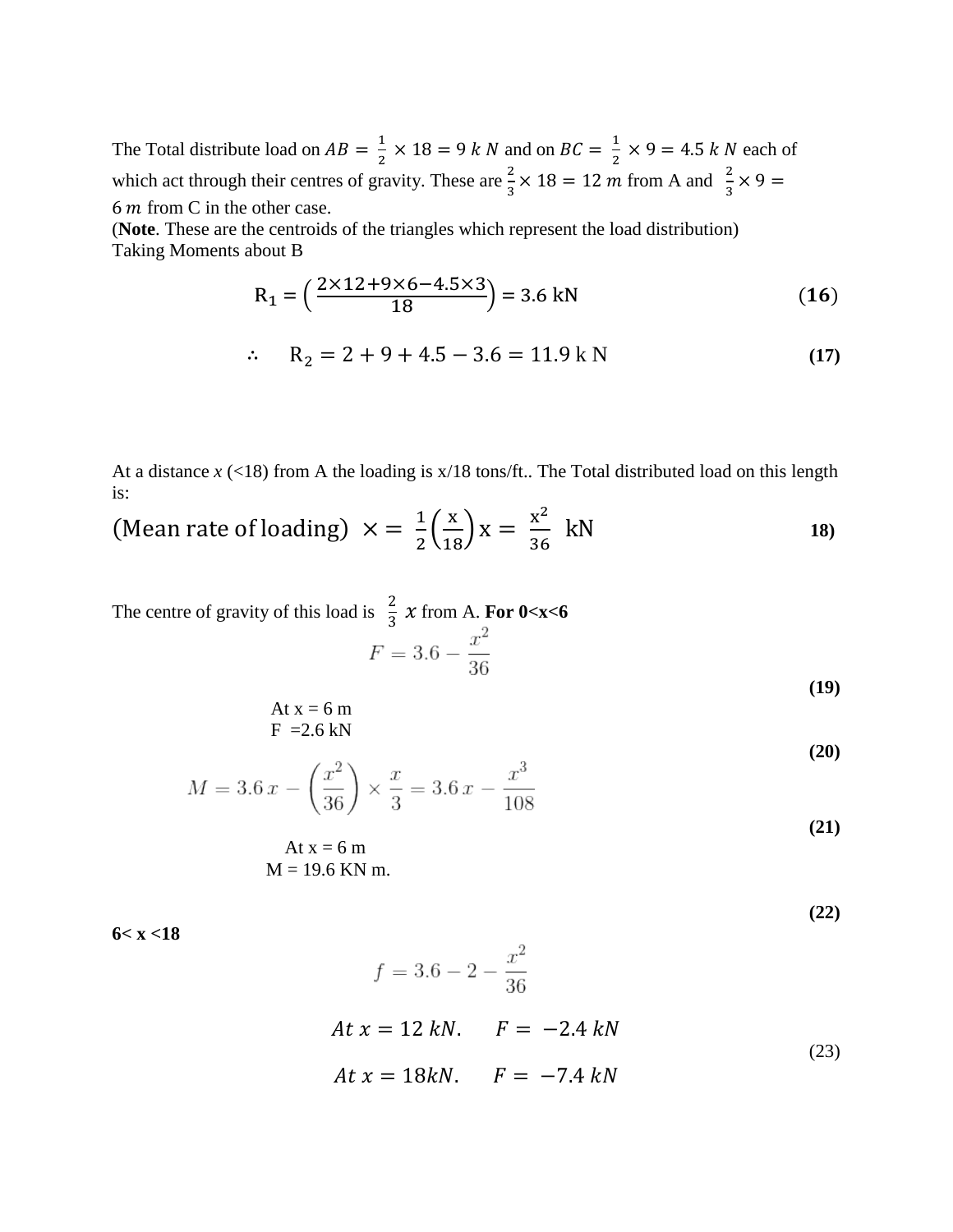$$
F = 0 \text{ when } x = 6\sqrt{1.6} = 7.58 \text{ K N.}
$$
 (24)

$$
M = 3.6x - 2(x - 6) - \frac{x}{108} = 1.6x + 12 - \frac{x}{108}
$$
\n(25)

$$
At x = 12 k N. \quad M = 15.2 k N m. \nAt x = 12 k N. \quad M = -13.5 k N m
$$
\n(26)

The maximum Bending Moment occurs at zero s earing force  $1.e. x = 7.58$  kN.

$$
M=20.1\,kN\,m.
$$

The section BC can be more easily calculated by using a variable X measured from C. Then by a similar argument:-

$$
F = \frac{1}{2} \left( \frac{x}{9} \right) x = \frac{x^2}{18} \text{ k N.}
$$
 (27)

 $At x = 9 kN.$   $F = 4.5 kN.$ 

$$
M = -\frac{1}{2} \left( \frac{x}{9} \right) . x \cdot \left( \frac{x}{3} \right) = -\left( \frac{x^3}{54} \right) kN. m \tag{28}
$$

$$
At x = 9 kN \t M = -13.5 kN.m \t (29)
$$

The complete diagrams are shown. It can e seen that for a uniformly varying distributed load, the Shearing Force diagram consists of a series of parabolic curves and the Bending Moment diagram is made up of "cubic" discontinuities occurring at concentrated loads or reactions. It has been shown that Shearing Forces can be obtained by integrating the loading function and Bending Moment by integrating the Shearing Force, from which it follows that the curves produced will be of a successively "higher order" in x ( See equations (6) and(7))

### **2.7 Graphical Solutions**

This method may appear complicated but whilst the proof and explanation is fairly detailed, the application is simple and straight forward. The change of Bending Moment can be given by the double Integral of the rate of loading. This integration can be carried out by means of a **funicular polygon**. Suppose that the loads carried on a simply supported beam are  $W_1$ ,  $W_2$ ,  $W_3$ , and  $W_4$ ; and that  $R_1$  and  $R_2$  are the reactions at the supports. Letter the spaces between the loads and reactions A, B, C, D, E, and F.

i. Draw to scale a vertical line such that:

$$
a b = W_1;
$$
  $b c = W_2;$   $c d = W_3;$  and  $d e = W_4$  (1)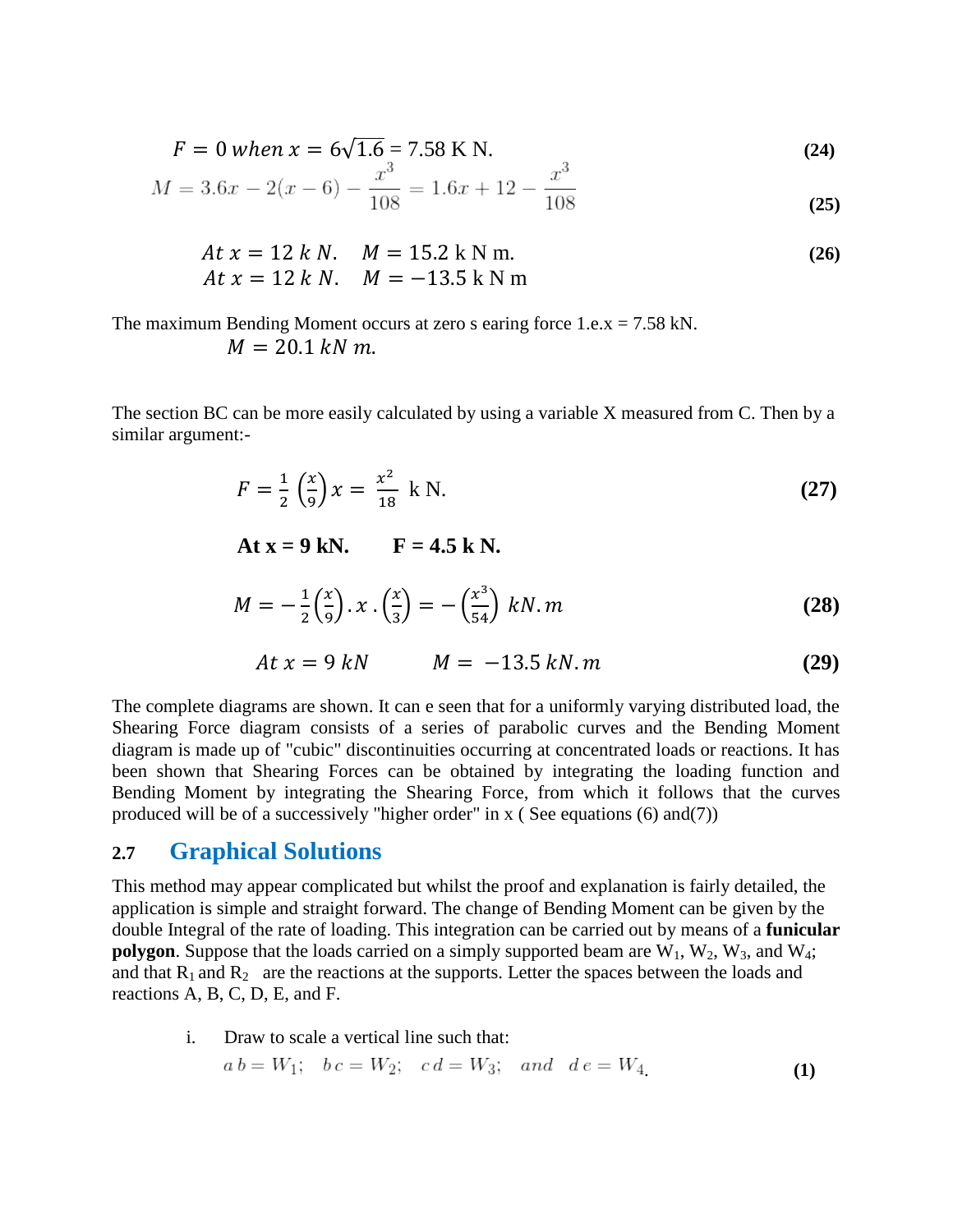- ii. Now take any point "O" to the left of the line and join O to a, b, c, d, and e. This is called **The Polar Diagram**
- iii. Commencing at any point p on the line of action of  $R_1$  draw **pq** parallel to **Oa** in the space "A" , qr parallel to **Ob** in the space "B" and similarly rs, st, and tu. Draw Of parallel to pu,  $W_1, W_2, W_3, and W_4, and that R_1$  and  $R_2$

It will now be shown that **fa** represents  $R_1$ . Also, **parstu** is the Bending Moment diagram drawn on a base pu. M being proportional to the vertical ordinates.  $W_1$  is represented by ab and acts through the point q; it can be replaced by forces **a O** along qp and Ob along qr. Similarly,  $W_2$  can be replaced by forces represented by **b** O along rq and Oc along rs,  $W_3$  by **c** O along **s r** and **O d** along **s t** etc. All of these forces cancel each other out except **aO** along **qp** and **Od** along **te**, and these two forces must be in equilibrium with  $R_1$  and  $R_2$ . This can only be so if  $R_1$  is equivalent to a force **Oa** along **pq** and **fO** along up,  $R_2$  being equivalent to **eO** along ut and **Of** along **pu**. Hence,  $R_1$  is represented by **fa** and  $R_2$  by **ef.** 

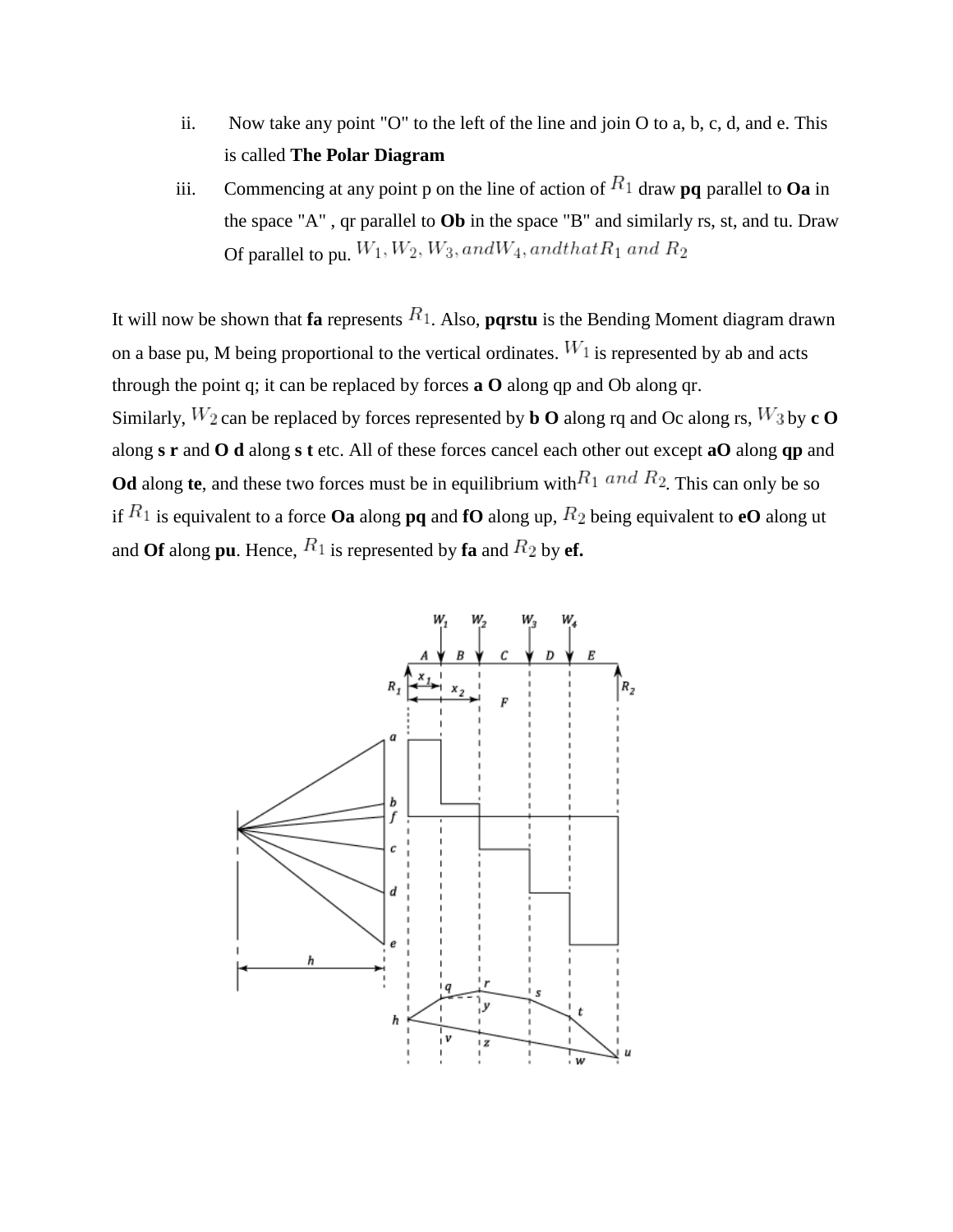triangles **pqv** and **Oaf** are similar and hence:

$$
q v = af. \frac{pv}{Of}
$$
  
Or  $qv \propto af \frac{x_1}{h}$  (2)

Where  $x_1$  is the distance from  $W_1$  from the left-hand end of the beam, and h is the length of the perpendicular from **O** on to **ae**. But  $ay \cdot x_1 \propto R_1 x_1$  *i.e. the BM at*  $x_1$ 

 $\overline{a}$ 

Hence for a given position of the pole **O**, **qv** represents the B>M> at  $x_1$  to a certain scale. If **qy** is drawn parallel **tp pu**, then the triangle **qry** is similar to **Obf** and:

$$
r y = b f\left(\frac{q y}{of}\right) = b f\left(\frac{x_2 - x_1}{h}\right)
$$
\n(3)

$$
\therefore rz = qv + ry = af\left(\frac{-1}{h}\right) + bf\left(\frac{-2}{h}\right)
$$
\n(4)

which is 
$$
\propto R_1 x_1 = (R_1 - W_1)(x_2 - x_1) = R_1 x_2 - W_1 (x_2 - X_1)
$$
 (5)

Which is the Bending Moment at  $x_2$ .

 $\ddot{\phantom{0}}$ 

Similarly, the ordinates at the other load points give the Bending Moments at those points, the scale being determined as follows: If the load scale of the Polar Diagram is  $1 \text{cm} = S_1 \text{kN}$  then the length scale along the beam is,. and the Bending Moment scale required is  $1 \text{cm} = S_3 \text{ kN m}$ , then the length

$$
qv \propto af.\frac{x_1}{h} \text{ as shown above} = \frac{W_1 x_1}{s_1 s_2 h} = \frac{M}{s_1 s_2 h}
$$

 $\mathcal{N}_{\mathcal{A}}$ 

**(6)**

But,

$$
qv = \frac{M}{s_3}
$$
  

$$
h = \frac{s_3}{s_2 s_2} in.
$$
 (7)